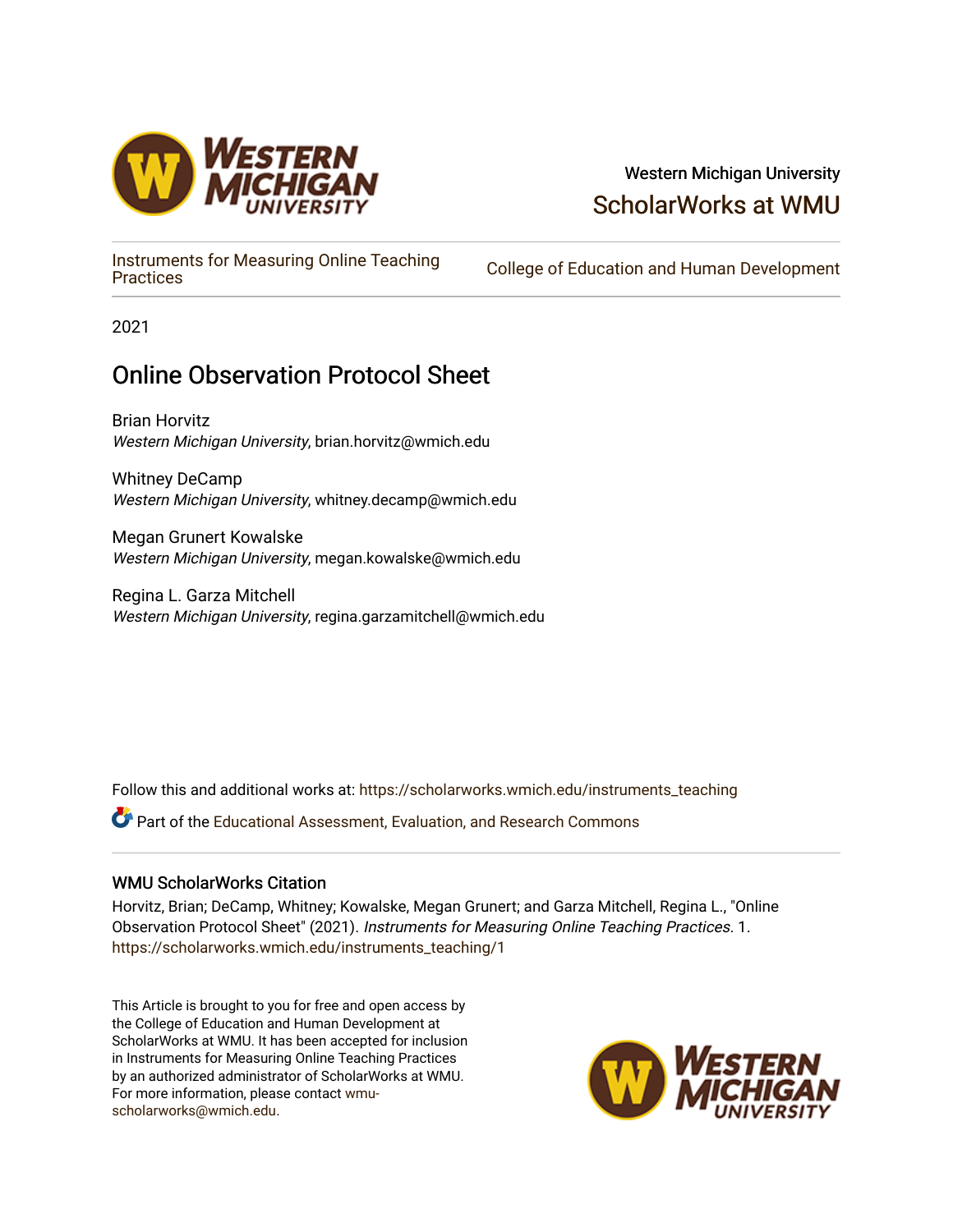## **Online Observation Protocol Sheet**

Western Michigan University – Improving Undergraduate STEM Education

|                      | Course Number:<br>Course Name:                                                                                                            |     |             |             |             |     |             | Observer:        |             |             |             |     |             |
|----------------------|-------------------------------------------------------------------------------------------------------------------------------------------|-----|-------------|-------------|-------------|-----|-------------|------------------|-------------|-------------|-------------|-----|-------------|
|                      | Directions: Circle yes or no for each indicator during every module in the course. Print as many copies as needed to observe all modules. |     |             |             |             |     |             |                  |             |             |             |     |             |
|                      | <b>Indicators</b>                                                                                                                         | Mod |             | Mod         |             | Mod |             | Mod              |             | Mod         |             | Mod |             |
| General              | Posted news/updates/announcements (e.g., posting a<br>notification regarding updated grades)                                              | Y   | $\mathbf N$ | $\mathbf Y$ | $\mathbf N$ | Y   | $\mathbf N$ | $\mathbf Y$      | $\mathbf N$ | Y           | $\mathbf N$ | Y   | $\mathbf N$ |
|                      | Posted guidelines for communication (e.g., guidelines for<br>collaborative discussions or for communicating with the<br>instructor)       | Y   | $\mathbf N$ | Y           | $\mathbf N$ | Y   | $\mathbf N$ | Y<br>$\mathbf N$ |             | Y           | $\mathbf N$ | Y   | $\mathbf N$ |
|                      | Communicates course/module goals (e.g., list student<br>learning outcomes)                                                                | Y   | $\mathbf N$ | Y           | $\mathbf N$ | Y   | $\mathbf N$ | Y                | $\mathbf N$ | Y           | $\mathbf N$ | Y   | $\mathbf N$ |
|                      | Textbook or book                                                                                                                          | Y   | $\mathbf N$ | Y           | $\mathbf N$ | Y   | $\mathbf N$ | Y                | $\mathbf N$ | Y           | N           | Y   | $\mathbf N$ |
| ourse Materials<br>Ũ | Course pack or articles                                                                                                                   | Y   | $\mathbf N$ | Y           | $\mathbf N$ | Y   | $\mathbf N$ | Y                | $\mathbf N$ | Y           | $\mathbf N$ | Y   | $\mathbf N$ |
|                      | Instructor's lecture notes, narrative, or slides without audio                                                                            | Y   | $\mathbf N$ | Y           | $\mathbf N$ | Y   | $\mathbf N$ | Y                | $\mathbf N$ | Y           | $\mathbf N$ | Y   | $\mathbf N$ |
|                      | Recording of slides with lecture audio                                                                                                    | Y   | $\mathbf N$ | Y           | $\mathbf N$ | Y   | $\mathbf N$ | $\mathbf Y$      | $\mathbf N$ | $\mathbf Y$ | $\mathbf N$ | Y   | $\mathbf N$ |
|                      | Audio material (other than slides), such as podcasts,<br>interview, or lecture                                                            | Y   | $\mathbf N$ | Y           | $\mathbf N$ | Y   | $\mathbf N$ | $\mathbf N$<br>Y |             | Y           | $\mathbf N$ | Y   | $\mathbf N$ |
|                      | Video material                                                                                                                            | Y   | $\mathbf N$ | Y           | $\mathbf N$ | Y   | $\mathbf N$ | Y                | $\mathbf N$ | Y           | $\mathbf N$ | Y   | $\mathbf N$ |
|                      | Written assignments (e.g., an essay, or a research paper)                                                                                 | Y   | $\mathbf N$ | $\mathbf Y$ | $\mathbf N$ | Y   | $\mathbf N$ | $\mathbf Y$      | $\mathbf N$ | $\mathbf Y$ | $\mathbf N$ | Y   | $\mathbf N$ |
| Assignments          | Homework assignments, such as math problems,<br>nomenclature, or problem-solving scenarios (do not include<br>discussions)                | Y   | $\mathbf N$ | Y           | N           | Y   | $\mathbf N$ | Y                | $\mathbf N$ | Y           | $\mathbf N$ | Y   | N           |
|                      | Student project                                                                                                                           | Y   | $\mathbf N$ | Y           | $\mathbf N$ | Y   | $\mathbf N$ | Y<br>$\mathbf N$ |             | Y           | $\mathbf N$ | Y   | $\mathbb N$ |
|                      | Student presentations (e.g., synchronous video or submitted<br>media to present or discuss findings)                                      | Y   | $\mathbf N$ | Y           | $\mathbf N$ | Y   | $\mathbf N$ | Y<br>$\mathbf N$ |             | Y           | $\mathbf N$ | Y   | $\mathbf N$ |
|                      | Required/graded assignments other than the above (except for<br>labs and discussions)                                                     | Y   | $\mathbf N$ | Y           | $\mathbf N$ | Y   | $\mathbf N$ | Y                | $\mathbf N$ | Y           | $\mathbf N$ | Y   | $\mathbf N$ |
|                      | Instructor provides a model or example for assignments (e.g.,<br>rubrics)                                                                 | Y   | $\mathbf N$ | Y           | N           | Y   | $\mathbf N$ | Y                | $\mathbf N$ | Y           | $\mathbf N$ | Y   | $\mathbf N$ |
|                      | Non-required/ungraded assignments                                                                                                         | Y   | $\mathbf N$ | Y           | $\mathbf N$ | Y   | $\mathbf N$ | Y                | $\mathbf N$ | Y           | $\mathbf N$ | Y   | $\mathbf N$ |
|                      | $\mathbf{X}$                                                                                                                              |     |             |             |             |     |             |                  |             |             |             |     |             |

Notes: